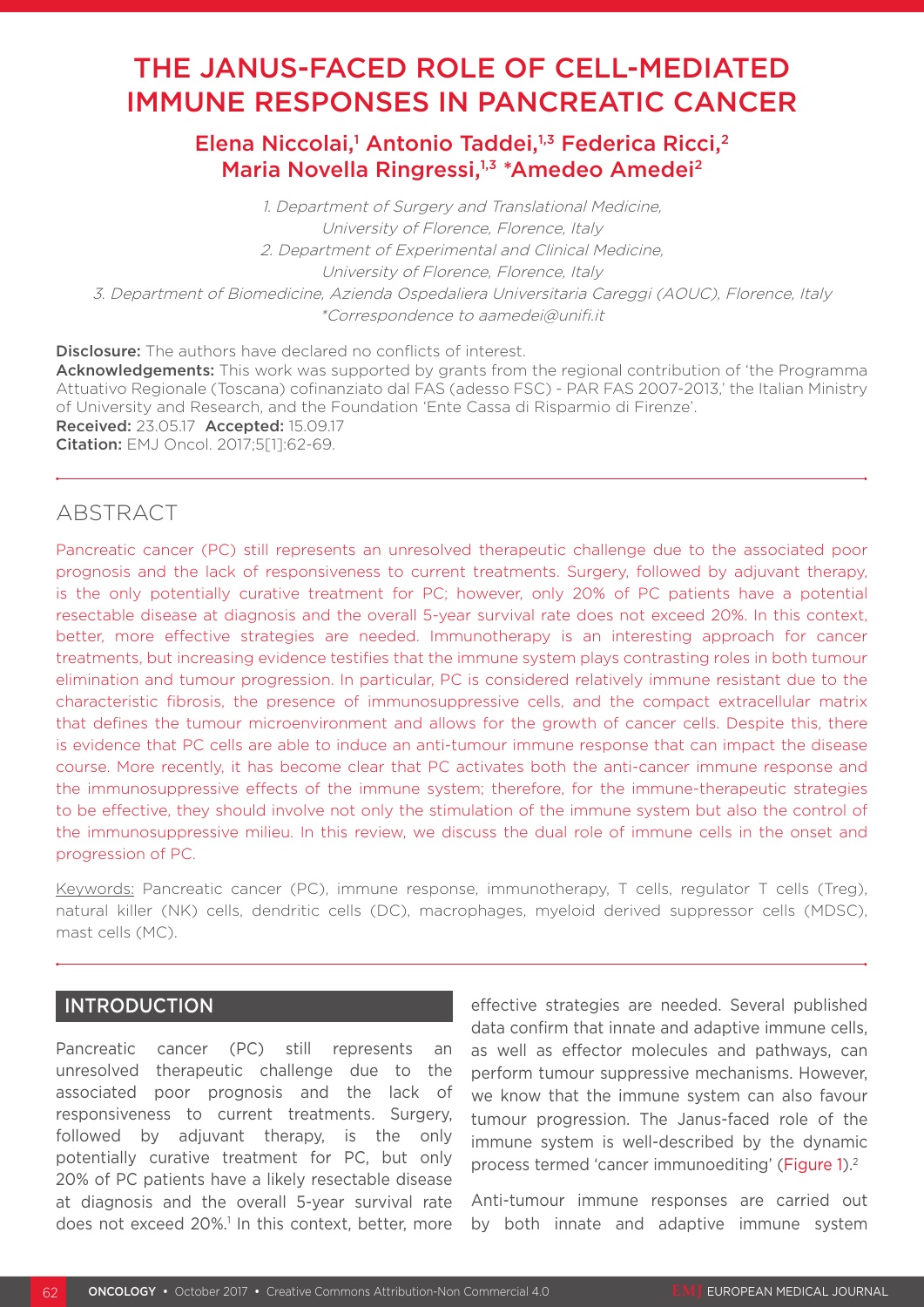components, such as immune cells, cell surface molecules, costimulatory receptors, ligands, and cytokines. The innate immune cells principally involved in the fight against cancer are granulocytes, macrophages, natural killer (NK) cells, and dendritic cells (DC). These cells represent the first line of defence against invading and transformed cells, even though cancer cells can easily escape their surveillance. Other than this initial defence, the adaptive arm of the immune system, mainly represented by T and B lymphocytes, is the most important force against cancer and has the ability to recognise cells expressing foreign antigen-like

neoplastic cells. Moreover, immunosuppressive cytokines and regulatory cell populations, including regulatory T cells (Treg) and tumour associated macrophages (TAM), can favour tumour growth. In this context, the action of the host's immune response against tumours can be demonstrated by the presence of immune components *in situ*. Analysis of the density, location, and functional properties of all immune cell types that may be found in pancreatic tumour tissue has allowed the identification of the components that exert an anti-tumour or a tumour-supportive role in patients (Figure 2).



Figure 1: The three phases of the cancer immunoediting theory: Elimination, Equilibrium, and Escape. Elimination: The effector immune cells successfully eradicate the developing tumour. Equilibrium: The tumour cells and the host immune system are in balance; the adaptive immune system controls tumour growth, although shaping tumour immunogenicity. Escape: The tumour overcomes the immune system and becomes a clinically evident disease.

CTL: cytotoxic lymphocytes; DC: dendritic cell; IFN: interferon; IL: interleukin; Mø: macrophage; MDSC: myeloid-derived suppressor cell; MHC: major histocompatibility complex; NK: natural killer cell; NKT: natural killer T cell; PD-1: programmed cell death 1: TNF: tumournecrosis factor; Treg: T regulatory cell; TGF: transforming growth factor.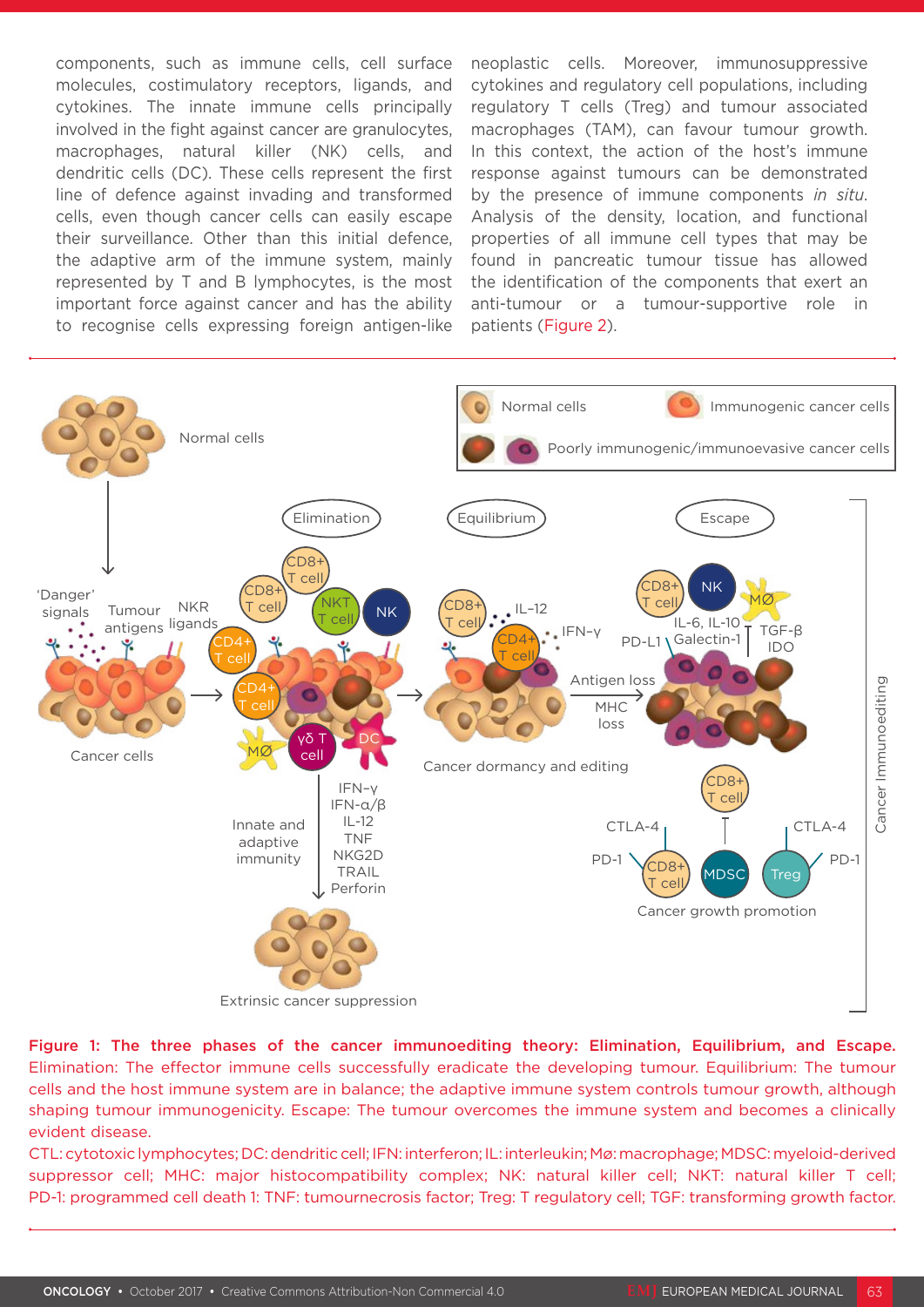#### Cancer immunoediting



Figure 2: Diagram of cell types that interact with cancer cells in the tumour microenvironment. Immune cells that exert an anti-pancreatic cancer effect are CD8+ cytotoxic lymphocytes, natural killer T cells, CD4+ T helper (Th1, Th9, Th17), natural killer cells, and dendritic cells. Cells with a pro-pancreatic cancer role are Th2, Th22, T regulatory cells, myloid-derived suppressor cells, tumour-associated macrophages, cancer-associated fibroblasts, and mast cells.

From an immunological perspective, PC is considered an incredibly peculiar cancer type. It is well known that inflammation drives PC development and progression; >90% of all pancreatic adenocarcinomas carry an activating mutation in the RAS oncogene, which drives an inflammatory programme. $3$  In addition, chronic inflammation (pancreatitis) is a documented risk factor for PC development.4 Although often characterised by a marked leukocyte infiltration,4 levels of intratumoural effector immune cells are limited in PC compared to other cancers.<sup>5,6</sup> The lack of effective immunity accompanies a massive infiltration of immune suppressive leukocytes and the presence of tumour supportive immune cells. Usually, the PC stroma encompasses the majority of the tumour mass and consists of a dynamic assortment of extracellular matrix components and non-neoplastic cells, including fibroblasts, vascular cells, and immune cells. In particular, the expansion of the tumour is associated with a substantial desmoplastic stromal reaction that changes the normal pancreatic architecture into fibrotic tissue; this fibrotic tissue primarily represents a barrier for the immune system but also interacts with neoplastic cells, favouring its development.7

The PC microenvironment develops an immunosuppressive phenotype, as demonstrated by the large infiltration of Treg and myeloid-derived suppressor cells (MDSC) present at the early stage of the disease. In advanced PC, T lymphocytes (CD4+ and CD8+) are rarely found in the tumour tissue.8 In all stages of the disease, a strong inverse correlation between MDSC and CD8+ T cells persists, suggesting that MDSC are a mediator of tumour immune suppression.8 Nevertheless, PC is able to activate an anti-tumour immune response; firstly, the accumulation of CD8+ T cells in PC correlates with survival of patients $9$  and, secondly, the PC cells can express tumour-associated antigens<sup>10,11</sup> that are immunogenic and able to elicit a specific immune response. For example, PC patients can show intratumoural and circulating alpha-enolase-specific T cells, and the presence of anti-alpha-enolase antibodies correlates with a significantly better clinical outcome in advanced patients treated with standard chemotherapy.11-13 For these reasons, despite both clinical and animal models showing strong evidence for inhibition of immune function in PC, patients can be candidates for immunotherapies, involving strategies that use stimulation of the immune system in order to control the tumour immune suppressive microenvironment.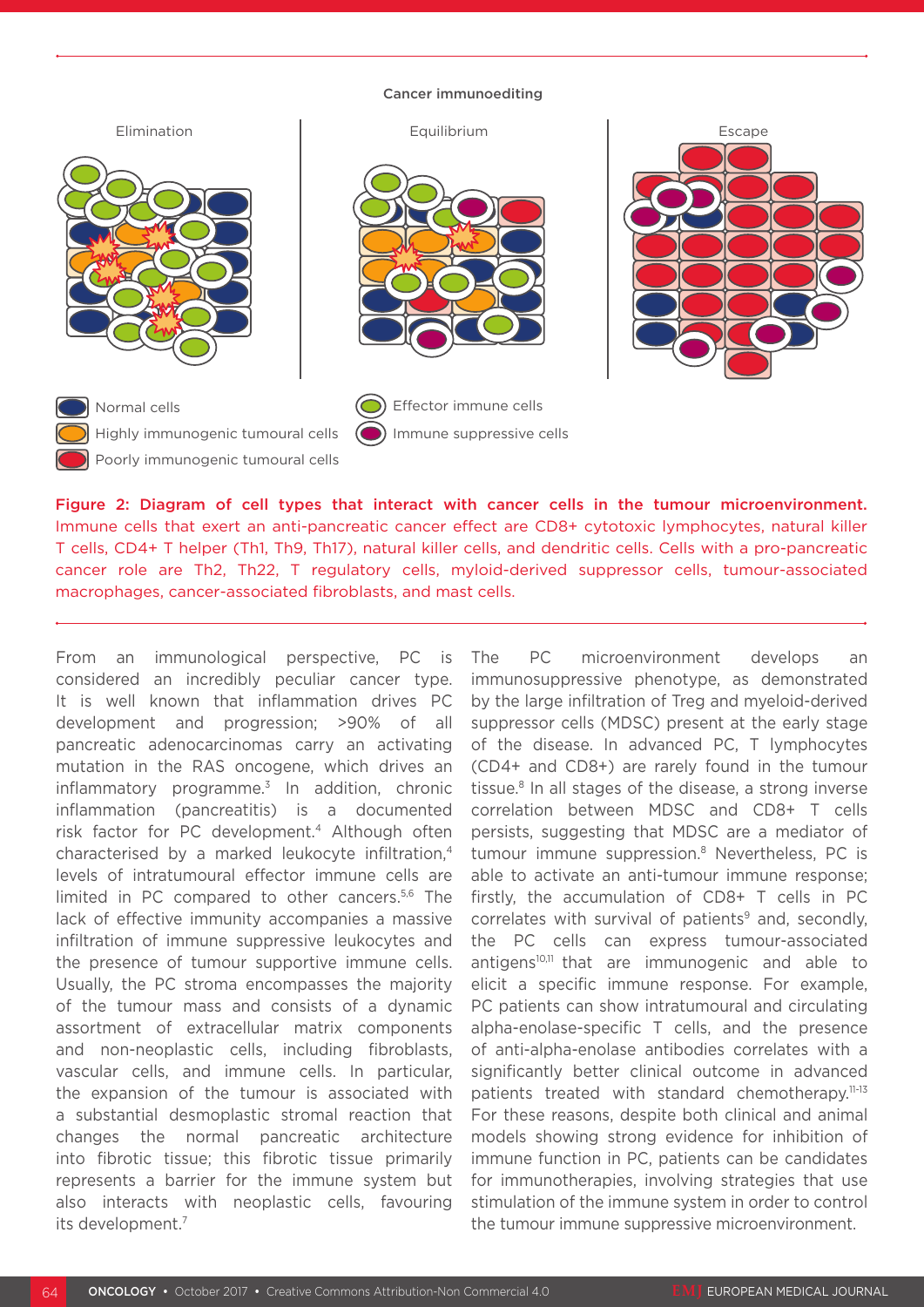### ANTI-TUMOUR IMMUNE CELLS IN PANCREATIC CANCER

### Effector T Cells

CD3+ T cells recognise antigens of cancer cells and are divided into either CD8+ cytotoxic lymphocytes (CTL) or CD4+ T helper (Th) cells that recognise peptides presented by the major histocompatibility complex (MHC)-I or MHC-II, respectively. The Th cells are divided into various subsets, including interferon (IFN)-γ and tumour necrosis factor (TNF)-α producing cells (Th1), interleukin (IL)-4, IL-5, and IL-13 expressing cells (Th2), T follicular helper cells (Tfh), IL-17 expressing cells (Th17), IL-9+ (Th9), IL-22 producing cells (Th22), and Treg. In addition, CTL subsets, including Tc1, Tc2, Tc17, and regulatory CD8+ T cells, have been defined. All these T lymphocyte subsets have been investigated for their implications in cancer development and anti-tumour immunity; due to their ability to produce IFN-γ and directly kill target cells, CTL are the critical mediators of the anti-tumour response.<sup>2</sup>

CD3+ T infiltrating lymphocytes (TIL) have been detected in human and mouse PC tissue specimens.<sup>8,14</sup> Interestingly, the study of TIL distribution, density, and function in the tumour microenvironment reveals their anti or pro-tumour activity.<sup>6</sup> In the case of PC. TIL do not usually reach the tumour cells in a consistent number, remaining confined in the peritumoural tissue.14 One explanation for poor CTL infiltration may be the lack of neoantigen expressed by PC cells.15 Moreover, it can be due to the effects of the stroma and suppressor immune cells.16

The presence of TIL in PC was reported for the first time by Ademmer et al. $17$  They documented that lymphocytes were most often confined as agglomerates in the fibrotic interstitial tissue, while rare cells could be found among the epithelial neoplastic cells. The percentage of lymphocytes was changeable between samples; however, there was a predominance of T cells with a CD45RO+ memory phenotype. Among the TIL, the memory CTL exert the major antitumour effects and their frequency in resected PC was found to correlate with survival.<sup>18</sup>

The role of Th cells in tumours is more complicated than the role of CTL because their protective or supporting role towards cancer cells depends on their functional profile. For example, Th2 cells take

part in tumour tolerance,<sup>6</sup> while Th1 cells antagonise tumour growth through the production of IL-2 and IFN-γ, required for the activation and proliferation of CTL activity.19,20 Overall, memory T cells and/or T cells with a Th1 phenotype are associated with a better prognosis.<sup>21</sup>

The role of Th17 cells in tumourigenesis has not been clarified. Both animal models and clinical studies have suggested functions for Th17 cells (and related cytokines) in tumour development. He et al.<sup>22</sup> detected Th17 cells in pancreatic tumour tissues and showed that the frequency of Th17 cells was significantly higher in the lymphocytes infiltrating the PC than the adjacent tissue; in addition, the number of Th17 cells was associated with tumour stages.<sup>22</sup> We have recently demonstrated that *ENO1*-specific Th17 cells have a specific anti-cancer effector function in PC patients, and that there are decreased levels of these cells in cancer compared to healthy mucosa.12

The recently discovered subset of Th lymphocytes, named Th9 cells, secrete IL-9 together with IL-21 and play a role in several inflammatory disorders. These cells arise from reprogrammed Th2 cells upon stimulation with IL-4 and transforming growth factor (TGF)-β.23 Th9 cells feature potent anticancer properties, $24,25$  but currently there are no data on their role in PC. Natural killer T (NKT) cells are a small subpopulation of T lymphocytes with antigen-specific T cell receptors (TCR) that recognise both self antigens and foreign antigens, providing a mechanism to identify lipid antigens that are not detected by CD4+ and CD8+ T lymphocytes. In cancer, these cells were initially considered to exert a defensive role, but in recent studies they have been found to also inhibit anti-tumour responses. It is now more clear that this dual role depends on the presence of two different subpopulations of NKT cells with distinguished functions: type I NKT cells with an invariant TCR and type II NKT cells with more variable TCR. type I NKT cells support tumour immunity through the production of IFN-γ, activating NK cells, CTL cells, and DC to produce IL-12. Conversely, Type II NKT cells, distinguished by differing TCR (recognising lipids presented by CD1d), principally obstruct tumour immunity.26 Statistically significant lower numbers of peripheral blood NKT cells were found in patients with a variety of cancers compared to healthy subjects.<sup>27</sup> Nagaraj et al.<sup>28</sup> attempted to enhance the anti-tumour effect against PC by supplementary triggering of NKT cells *in vivo*; they established a significant expansion of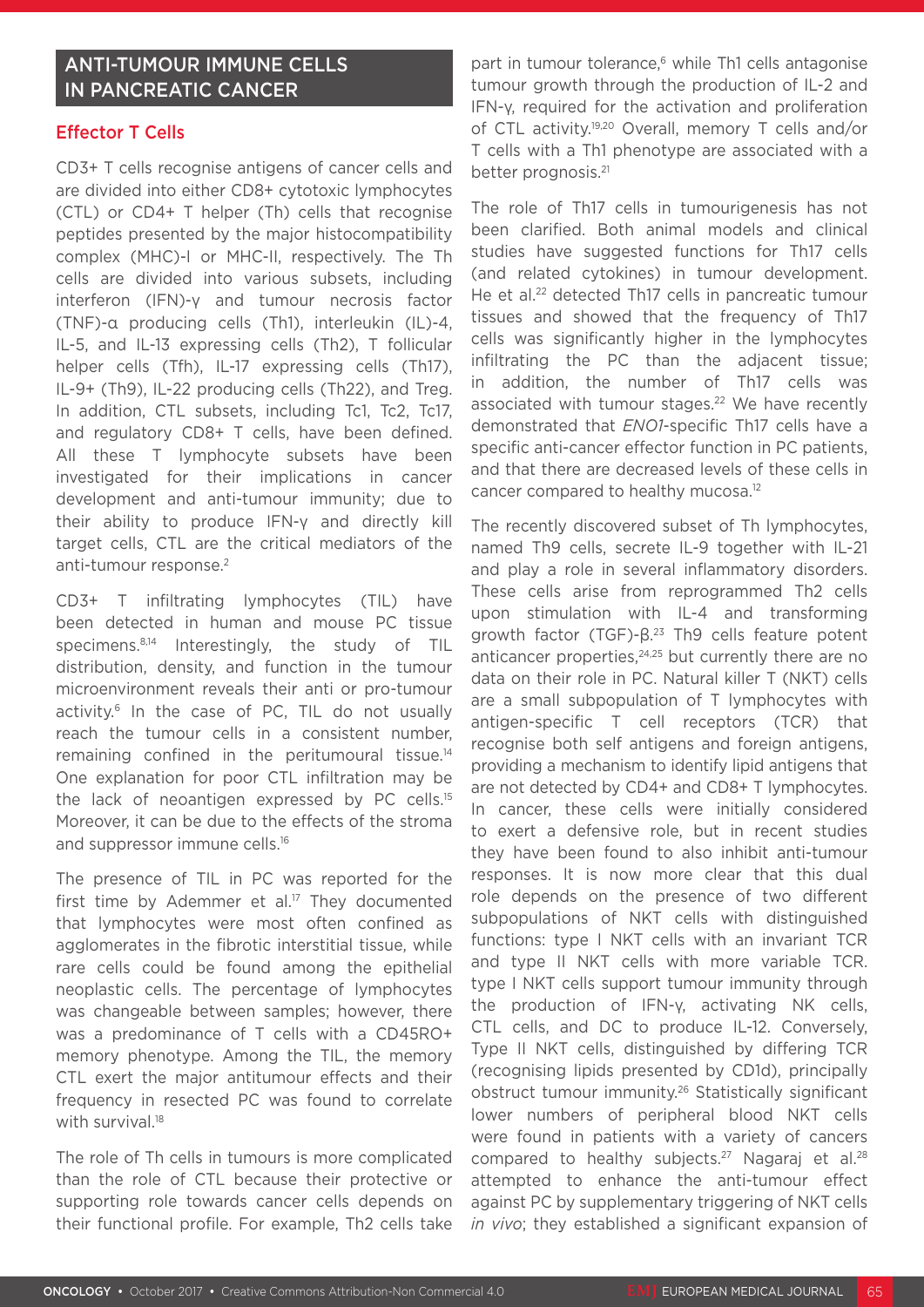IFN-γ-producing NKT cells correlates with reduced tumour growth.

### Natural Killer Cells

NK cells are innate lymphocytes known as the first-line of defence against infections and neoplasia due to their ability to exert direct cellular cytotoxicity without prior sensitisation and to secrete immunostimulatory cytokines like IFN-γ. Their ability to spontaneously kill tumour cells and to activate other immune cells highlights the importance of their role in fighting primary tumours and metastases. Apart from conventional NK cells, there is a range of tissue-resident NK cells with considerable differences in terms of their origin, development, and/or function.29 The discovery of the diversity among NK cells, and the newly arising innate lymphoid cells (ILC), in general led to a newly proposed nomenclature; thus, conventional NK cells are classed as belonging to the Group 1 ILC, distinguished from ILC2, ILC3, and other non-NK cell ILC1 subsets by their dependence on IL-15 and their intrinsic cytotoxic capacity.30 The scanning mechanism of NK cells is what allows them to maintain surveillance of tumour cells and virus-infected cells.

Through MHC Class I loss, a common event in PC,<sup>31</sup> PC cells become the target of NK cells, even if they can escape from this control system. Indeed, activating receptors, such as NKG2D, are reduced on the surface of NK cells in patients with PC and these lower levels are associated with advanced disease.<sup>32</sup> Higher absolute levels of NK cells in the circulation were associated with a better prognosis in a small set of 13 patients with PC $,33$  indicating that the immune system, through NK cells, still exerts some control on cancer growth despite disease progression.

### Dendritic Cells

DC are important for immune surveillance and play a key role in cancer immunosurveillance. Indeed, induction of an effective anti-tumour response requires the active participation of host antigen presenting cells, such as DC, responsible for the presentation of tumour-specific antigens with the ability to elicit primary immune responses. DC are divided into two subsets: myeloid CD11c+ DC (DCs1) and lymphoid CD11c− DC (DCs2), which have been shown to regulate immune responses via the polarisation of Th1, Th2, or even Th3 differentiation under the influence of cytokines produced by themselves. For this reason, some biological response modifiers used in anticancer therapy

upregulate the activity of DCs1, but not DCs2 activity.<sup>34</sup> In patients with PC, DC presence is associated with a better prognosis, $35$  even if their number and function, in particular of DCs1, is decreased and defective, limiting their ability to present foreign antigens to T cells.

### IMMUNE CELLS WITH PRO-PANCREATIC CANCER ACTIVITY

### Tumour-Supportive T Lymphocytes

Treg are a subset of T lymphocytes, characterised by the expression of the transcription factor forkhead box protein P3 and by the production of cytokines, such as TGF-β and IL-10. They modulate the immune system, maintain tolerance, and prevent autoimmune disease. In terms of immunosuppressive activity, Treg are able to inhibit anti-tumour immune responses and are a negative prognostic indicator in various tumours. Treg were found in greater numbers in PC tissue than in non-tumoural pancreatic stroma,12,36 and higher levels of Treg correlated with less differentiated tumours.<sup>37</sup> Moreover, Treg correlate with metastasis and tumour grade, and negatively correlate with patient survival.<sup>5,36,37</sup>

Immunohistochemical assays on PC tissues show the presence of both Th1 and Th2 cell subpopulations, with the prevalence of the Th2 subset. $38$  A recent study<sup>39</sup> reported that the Th2/Th1 ratio is an independent predictor of disease-free and overall survival in PC patients, suggesting the implication of Th2 in cancer promotion. The pro-tumoural effect of Th2 polarisation depends on IL-4 production that, besides reducing Th1 polarisation, has a direct immunosuppressive effect on CD8+ T cells.<sup>40</sup>

Th22 cells, a T helper subpopulation producing IL-22, were first described in patients with inflammatory disease but have also been identified in many tumours.<sup>41,42</sup> Even if the role of Th22 lymphocytes in the cancer immune response is ambiguous, IL-22 seems to play a pro-tumoural role in gastrointestinal tumours.<sup>42</sup> In PC, the intratumoural IL-22 levels and frequency of Th22 cells are elevated compared with the peripheral blood of patients and healthy donors.<sup>43</sup> Moreover, the expression of both IL-22 and IL-22R1 is elevated in tissue sections of PC.44 Recently, we observed that IL-22-producing T cells were significantly increased in PC tissue and that this increase was positively correlated with tumour, node, and metastasis (TNM) staging and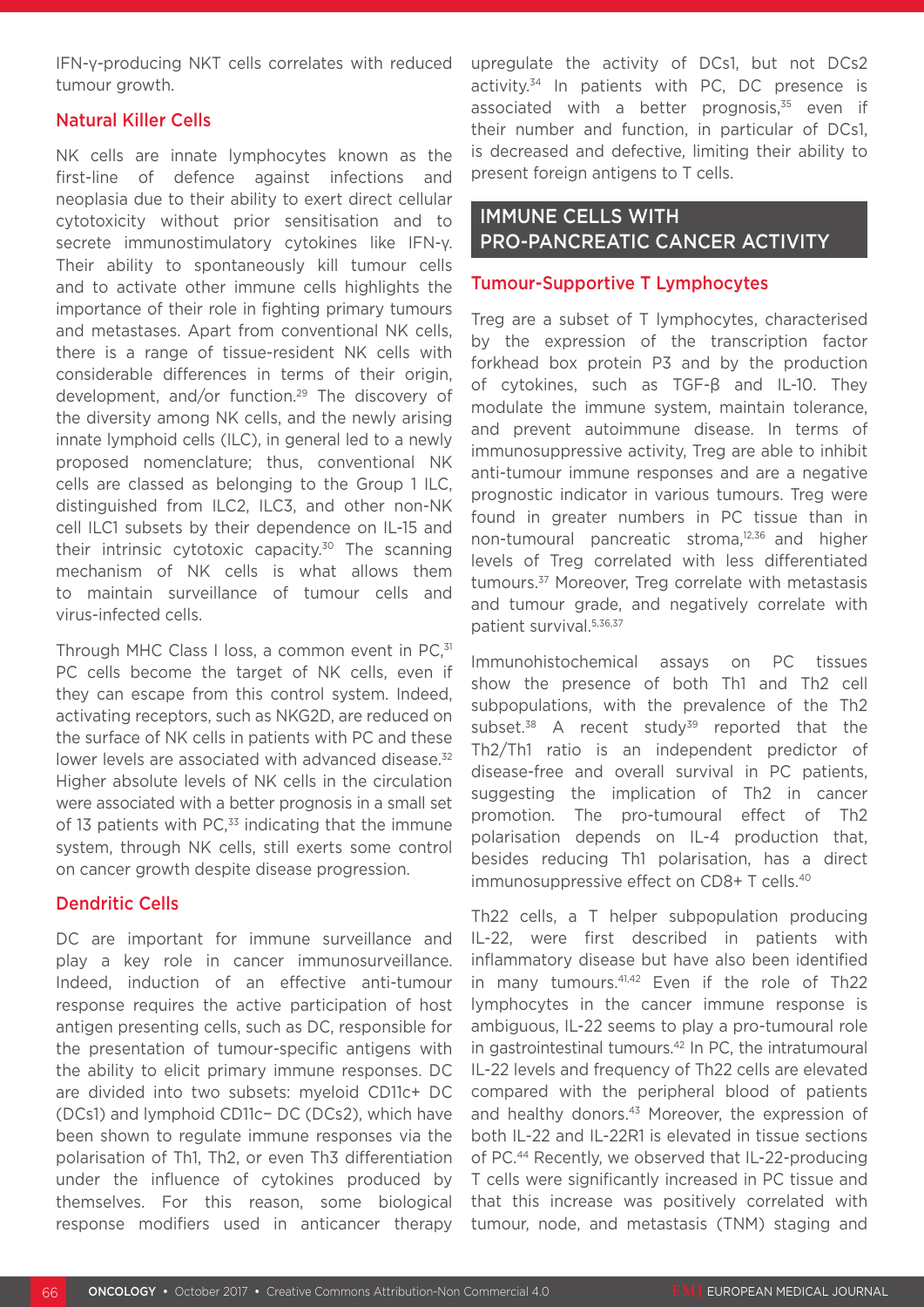poorer patient survival.41 We also demonstrated that IL-22 production by intratumoural Th1/Th22 cells during PC progression may therefore neutralise the anti-tumour effect of Th1-polarised T cells, protecting the cancer cells by the proapoptotic effect of IFN-γ. Moreover, the percentage of peripheral blood Th22 cells in PC patients was significantly higher compared to age-matched healthy donors, demonstrating that monitoring circulating Th22 levels could be a good diagnostic parameter and blocking IL–22 signalling may represent a viable method for innovative anti–PC therapies.

#### Tumour-Associated Macrophages

Frequently, cancers are infiltrated by TAM, classically divided into two subsets, M1 and M2. M1 macrophages possess proinflammatory and tumouricidal capabilities, while M2 are specialised to suppress inflammation and repair damaged tissues. TAM seem crucial in mediating PC immune escape. Kurahara et al.45 suggested that increased M2-type infiltration might support the lymph-angiogenesis and lymphatic metastatic spread in PC; moreover, PC patients that display a high TAM infiltration had a significantly poorer prognosis. In accordance, Ino et al.<sup>5</sup> showed that high CD163+ and CD204+ cell infiltration correlated with a reduced disease-free and overall survival in 212 PC patients. Recently, it has been demonstrated that the depletion of a specific extratumoural macrophage population can enhance CD8+ T-cell tumour infiltration in response to CD40 agonist immunotherapy<sup>46</sup> and, furthermore, Rosati et al.<sup>47</sup> showed that the blocking of macrophage activation leads to diminishing primary tumour growth and metastasis.

### Myeloid-Derived Suppressor Cells

MDSC are a heterogeneous population of cells defined by their myeloid origin, immature state, and ability to potently suppress T cell responses. Where MDSC are missing in the normal pancreas, they are quickly recruited to the PC stroma, where they can represent >60% of the infiltrating leukocytes.48 In a spontaneous PC mouse model, Zhao et al.<sup>49</sup> have shown that, in the pre-malignant lesion stage, MDSC count is increased in the lymph nodes, blood, and pancreas, and that this increment becomes greater upon tumour development. *In vitro*, MDSC were capable of suppressing T lymphocyte responses. More recently, MDSC infiltration was correlated with decreased levels of CTL and T helper cells and increased levels of Treg in the blood of mice after subcutaneous injection of the non-metastatic PC cell line, Pan02. Furthermore, MDSC were able to suppress CTL *in vitro* and induce initial cancer growth.48 Indeed, in the KrasLSL.G12D/+; p53R172H/+; PdxCretg/+ (KPC) model of metastatic PC, MDSC correlated with cancer cells and metastases, suppressed T cell proliferation, and expressed high levels of arginase and nitrite upon stimulation.<sup>50</sup> Gabitass et al.<sup>51</sup> showed that in 46 PC patients, MDSC levels correlated with a Th2 skewing for cytokine production, in particular for IL-13 and, moreover, a high concentration of MDSC in the peripheral blood was associated with poor outcomes.

#### Mast Cells

The role of mast cells (MC), a type of granulocyte derived from the myeloid stem cell, in cancer is not well-defined, $18$  but it is known that MC are a consistent component of the tumour microenvironment in different human cancers and, depending on the tumour, MC counts have been associated with either favourable or poor prognosis. In patients with PC, MC numbers were significantly increased in tumour tissue compared to the non-tumoural pancreas and their count correlated with lymph nodes' metastases and intratumour microvessel density; furthermore, patients with a low count of infiltrating MC tended to survive longer than those with elevated numbers.<sup>52</sup> More recent research.<sup>53</sup> conducted on 53 PC patients, showed that a massive MC infiltration was present in higher grade tumours and recurrence-free and disease-specific survival was worse in patients with high numbers of MC than those with a lower MC count. In another study, comprising 67 PC tissue samples, high infiltration of MC was confirmed as a negative predictive marker of patient survival.<sup>54</sup>

### **CONCLUSION**

Immunotherapy appears to be a promising treatment for cancer, including PC.55,56 Currently, many clinical trials for PC treatment are ongoing, based on synthetic, cellular-based, autologous and allogeneic vaccines, adoptive T-cell transfer, and combination therapies. However, many of these approaches, designed to prompt or increase the anti-tumoural immune response, failed due to the immunosuppressive microenvironment that characterises PC. Indeed, in evaluating the opportunity of immune-based therapies, it is crucial to remember that from an early stage in PC progression, the capacity of the immune system to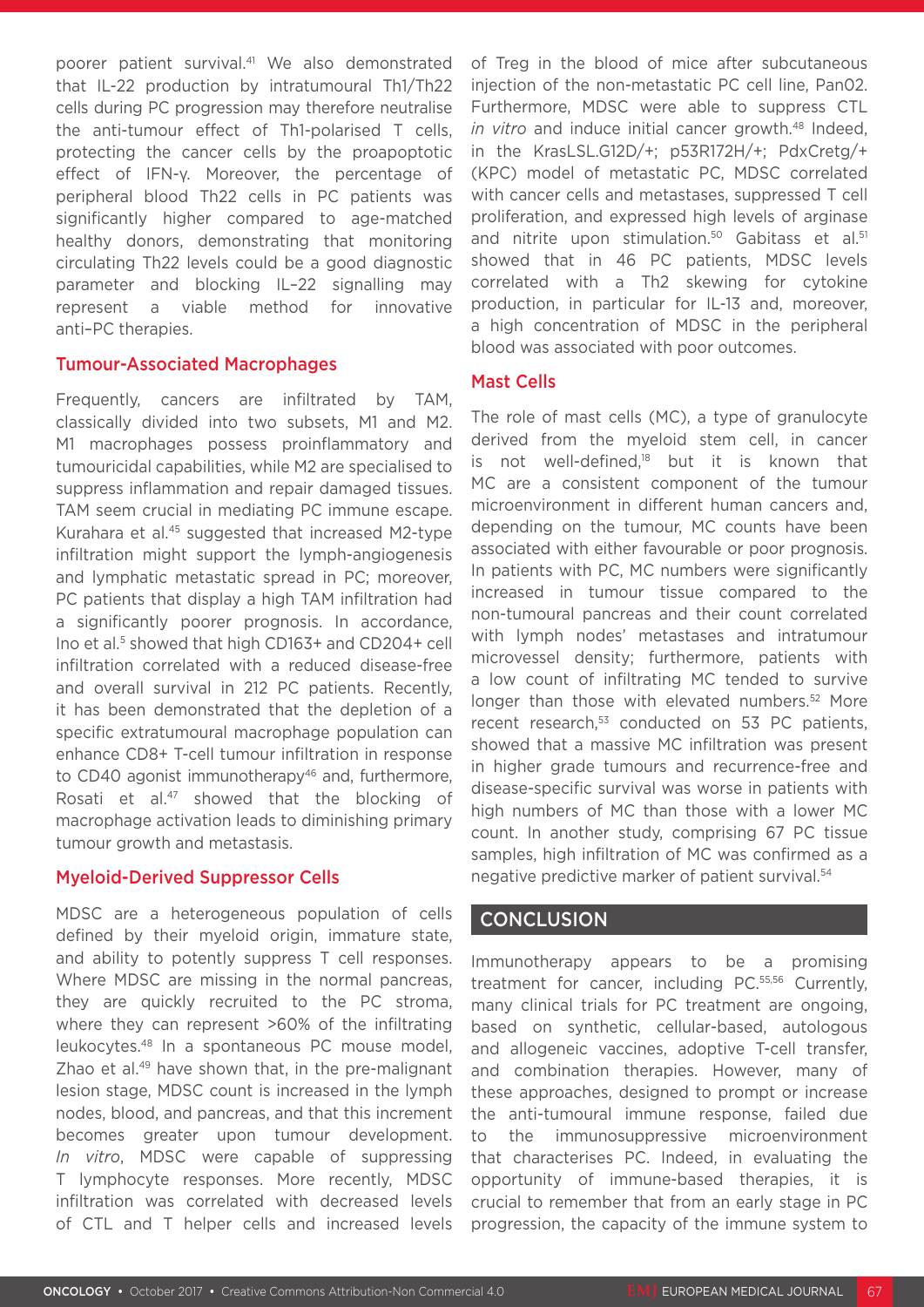recognise and eliminate tumoural cells is impaired, due to the ability of PC cells to affect both arms of the immune response (immune activation and suppression) and taking into account that unspecified immunotherapeutic approaches also led to the stimulation of immune suppression. In conclusion, future concepts of PC immunotherapy should be designed based on

the elimination of immune suppression. In order to perform an effective therapeutic strategy, it is necessary to increase the density of intratumoural effector T cells, decrease or inhibit suppressor immune cells and receptors, and understand the role of stromal reaction and its interaction with PC immune microenvironment.

#### REFERENCES

1. de Castro SM et al. Validation of a nomogram for predicting survival after resection for adenocarcinoma of the pancreas. Br J Surg. 2009;96(4):417-23.

2. Dunn GP et al. Cancer immunoediting: from immunosurveillance to tumor escape. Nat Immunol. 2002;3(11):991-8.

3. Collins MA et al. Oncogenic Kras is required for both the initiation and maintenance of pancreatic cancer in mice. J Clin Invest. 2012;122(2):639-53.

4. Raimondi S et al. Pancreatic cancer in chronic pancreatitis; aetiology, incidence, and early detection. Best Pract Res Clin Gastroenterol. 2010;24(3):349-58.

5. Ino Y et al. Immune cell infiltration as an indicator of the immune microenvironment of pancreatic cancer. Br J Cancer. 2013;108(4):914-23.

6. Fridman WH et al. The immune contexture in human tumours: Impact on clinical outcome. Nat Rev Cancer. 2012;12(4):298-306.

7. Feig C et al. The pancreas cancer microenvironment. Clin Cancer Res. 2012; 18(16):4266-76.

8. Clark CE et al. Dynamics of the immune reaction to pancreatic cancer from inception to invasion. Cancer Res. 2007;67(19):9518-27.

9. Fukunaga A et al. CD8+ tumorinfiltrating lymphocytes together with CD4+ tumor-infiltrating lymphocytes and dendritic cells improve the prognosis of patients with pancreatic adenocarcinoma. Pancreas. 2004;28(1):e26-31.

10. Heller A et al. Immunogenicity of SEREX-identified antigens and disease outcome in pancreatic cancer. Cancer Immunol Immunother. 2010;59(9): 1389-400.

11. Cappello P et al. An integrated humoral and cellular response is elicited in pancreatic cancer by alpha-enolase, a novel pancreatic ductal adenocarcinomaassociated antigen. Int J Cancer. 2009; 125(3):639-48.

12. Amedei A et al. Ex vivo analysis of pancreatic cancer-infiltrating T lymphocytes reveals that ENO-specific Tregs accumulate in tumor tissue and inhibit Th1/Th17 effector cell functions. Cancer Immunol Immunother. 2013;62(7):1249-60.

13. Niccolai E et al. Peripheral ENO1 specific T cells mirror the intratumoral immune response and their presence is a potential prognostic factor for pancreatic adenocarcinoma. Int J Oncol. 2016;49(1):393-401.

14. von Bernstorff W et al. Systemic and local immunosuppression in pancreatic cancer patients. Clin Cancer Res. 2001; 7(3 Suppl):925s-932s.

15. Schumacher TN, Schreiber RD. Neoantigens in cancer immunotherapy. Science. 2015;348(6230):69-74.

16. Vonderheide RH, Bayne LJ. Inflammatory networks and immune surveillance of pancreatic carcinoma. Curr Opin Immunol. 2013;25(2):200-5.

17. Ademmer K et al. Effector T lymphocyte subsets in human pancreatic cancer: detection of CD8+ CD18+ cells and CD8+ CD103+ cells by multi-epitope imaging. Clin Exp Immunol. 1998;112(1):21-6.

18. Protti MP, De Monte L. Immune infiltrates as predictive markers of survival in pancreatic cancer patients. Front Physiol. 2013;4:210.

19. Ostrand-Rosenberg S. Immune surveillance: a balance between protumor and antitumor immunity. Curr Opin Genet Dev. 2008;18(1):11-8.

20. Joyce JA, Pollard JW. Microenvironmental regulation of metastasis. Nat Rev Cancer. 2009;9(4): 239-52.

21. Galon J et al. Type, density, and location of immune cells within human colorectal tumors predict clinical outcome. Science. 2006;313(5795):1960-4.

22. He S et al. Distribution and clinical significance of Th17 cells in the tumor microenvironment and peripheral blood of pancreatic cancer patients. Int J Mol Sci. 2011;12(11):7424-37.

23. Veldhoen M et al. Transforming growth factor-beta 'reprograms' the differentiation of T helper 2 cells and promotes an interleukin 9-producing subset. Nat Immunol. 2008;9(12):1341-6.

24. Purwar R et al. Robust tumor immunity to melanoma mediated by interleukin-9-producing T cells. Nat Med. 2012;18(8):1248-53.

25. Lu Y et al. Th9 cells promote antitumor immune responses in vivo. J Clin Invest. 2012;122(11):4160-71.

26. Berzofsky JA, Terabe M. NKT cells in tumor immunity: opposing subsets define a new immunoregulatory axis. J Immunol. 2008;180(6):3627-35.

27. Giaccone G et al. A phase I study of the natural killer T-cell ligand alphagalactosylceramide (KRN7000) in patients with solid tumors. Clin Cancer Res. 2002;8(12):3702-9.

28. Nagaraj S et al. Dendritic cells pulsed with alpha-galactosylceramide induce anti-tumor immunity against pancreatic cancer in vivo. Int Immunol. 2006;18(8):1279-83.

29. Sojka DK et al. Tissue-resident natural killer cells and their potential diversity. Semin Immunol. 2014;26(2):127-31.

30. Spits H et al. Innate lymphoid cells–a proposal for uniform nomenclature. Nat Rev Immunol. 2013;13(2):145-9.

31. Pandha H et al. Loss of expression of antigen-presenting molecules in human pancreatic cancer and pancreatic cancer cell lines. Clin Exp Immunol. 2007; 148(1):127-35.

32. Duan X et al. Clinical significance of the immunostimulatory MHC class I chain-related molecule A and NKG2D receptor on NK cells in pancreatic cancer. Med Oncol. 2011;28(2):466-74.

33. Davis M et al. Effect of pemetrexed on innate immune killer cells and adaptive immune T cells in subjects with adenocarcinoma of the pancreas. J Immunother. 2012;35(8):629-40.

34. Toyokawa H et al. Enhancement of circulating dendritic cell activity by immunomodulators (OK432 and KP-40). Anticancer Res. 2002;22(4):2137-45.

35. Yamamoto T et al. Circulating myeloid dendritic cells as prognostic factors in patients with pancreatic cancer who have undergone surgical resection. J Surg Res. 2012;173(2):299-308.